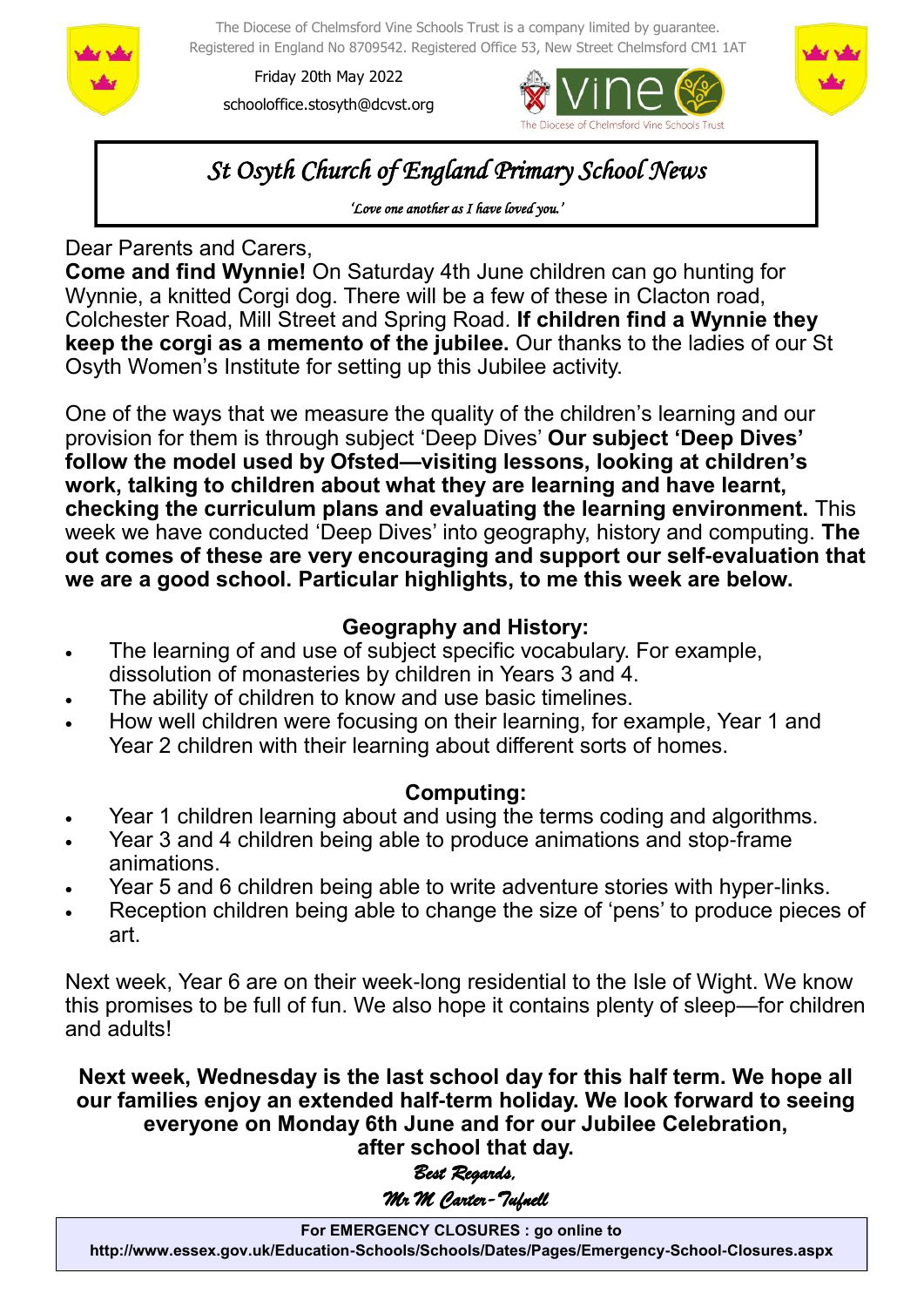#### **School dinners - bookings can now be made until the End of the school year**

Dinner bookings need to be made online, please select your meal choices and add the items to the basket before proceeding to the checkout. If your child is eligible for free school meals or universal infant free school meals you also need to complete the checkout process but you will not be charged.

**If you think you may be eligible for free school meals please contact the school office for a form.** 

Everyone is reminded not to park on the zig zag lines outside school and also to be considerate to all our neighbours and not to block their driveways.



All children must have a full **named** PE kit in school every day.

**PE Kit: Black shorts,** 



**White t-shirt, Plimsols**

**Additional items allowed for outside: Plain tracksuit bottoms, top and trainers**

Children can wear a Fitbit (or similar) to school, but it is their responsibility to keep it safe during the day.

**All Watches, Fitbits and earrings need to be removed for P.E. lessons**



 **School Uniform**

Our full uniform policy can be accessed on our website: https://st-[osyth.essex.sch.uk/key](https://st-osyth.essex.sch.uk/key-information/uniform/)-information/uniform/ Alternatively, hard copies can be requested from our school office. New Prices from 1st April 2022



**Lost Property**

Please ensure that all uniform is named, in order for it to be returned to your children.



This also applies to coats and lunch boxes.



**Breakfast Club** is open from 7.45am for **all ages**, costing **£3.00 per session**.

Please accompany your children into the school office, the children have breakfast and a chance to play. If you unexpectedly need to use Breakfast Club your child can be booked in on arrival, but payment must be made before the end of the day.

 **These sessions must be booked and paid for on school money in advance**.



#### **Club News**

Girls football now finished - Rounders Cancelled next week

French club will be on a Tuesday after half term